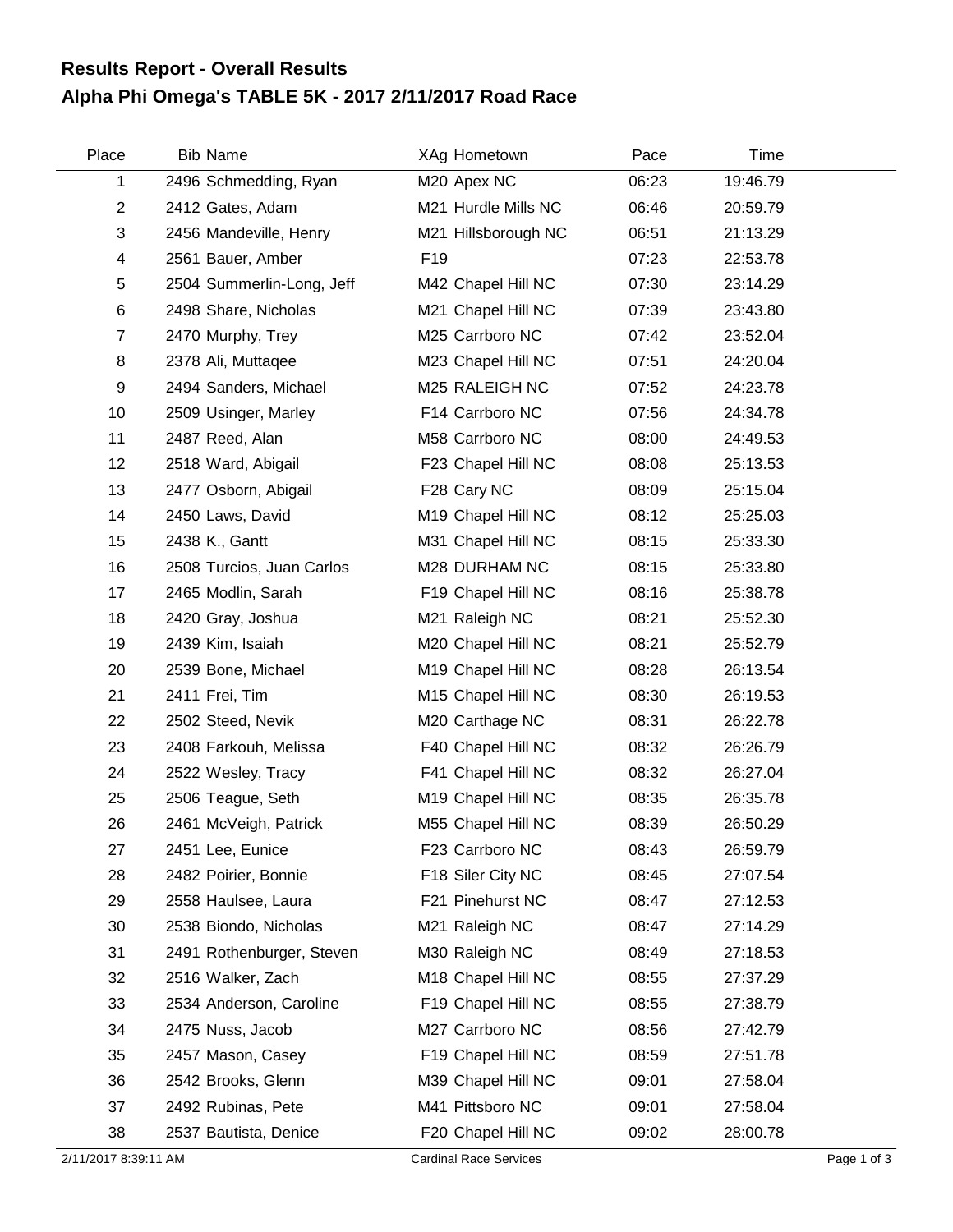| Place | <b>Bib Name</b>            | XAg Hometown         | Pace  | Time     |  |
|-------|----------------------------|----------------------|-------|----------|--|
| 39    | 2545 Bulkeley, MaryRachel  | F20 Chapel Hill NC   | 09:04 | 28:07.03 |  |
| 40    | 2523 White, Madeline       | F18 Mebane NC        | 09:04 | 28:07.53 |  |
| 41    | 2497 Scott, Julie          | F22 Carrboro NC      | 09:08 | 28:17.78 |  |
| 42    | 2488 Reed, Kathrin         | F27 Carrboro NC      | 09:20 | 28:57.28 |  |
| 43    | 2421 Haake, Brandon        | M21 Chapel Hill NC   | 09:21 | 28:59.28 |  |
| 44    | 2550 Chatain, Miles        | M46 Chapel Hill NC   | 09:22 | 29:01.54 |  |
| 45    | 2441 Kintner, Robert       | M36 Chapel Hill NC   | 09:25 | 29:12.53 |  |
| 46    | 2540 Bowen, Mark           | M27 Cary NC          | 09:28 | 29:20.79 |  |
| 47    | 2557 Ehrbar, Jane          | F20 Chapel Hill NC   | 09:31 | 29:29.04 |  |
| 48    | 2458 Mathison, Kimberly    | F18 Chapel Hill NC   | 09:31 | 29:29.29 |  |
| 49    | 2455 Malloy, Erin          | F51 Chapel Hill NC   | 09:33 | 29:35.79 |  |
| 50    | 2469 Murphy, Sarah         | F33 Chapel Hill NC   | 09:39 | 29:53.54 |  |
| 51    | 2467 Murphy, Hugh          | M33 Chapel Hill NC   | 09:40 | 29:57.04 |  |
| 52    | 2514 Venkat, Anjali        | F19 winston-salem NC | 09:54 | 30:42.05 |  |
| 53    | 2442 Konuksever, Mina      | F19 Chapel Hill NC   | 09:58 | 30:55.28 |  |
| 54    | 2510 Valley, Holly         | F20 Chapel Hill NC   | 10:03 | 31:08.30 |  |
| 55    | 2404 Elliott, Joy          | F41 Carrboro NC      | 10:10 | 31:31.05 |  |
| 56    | 2422 Haston, Emily         | F20 WAKE FOREST N    | 10:15 | 31:45.78 |  |
| 57    | 2416 Gonzalez, Mitzy       | F24 Durham NC        | 10:15 | 31:47.78 |  |
| 58    | 2524 Williams, Morgon      | M21 Chapel Hill NC   | 10:19 | 31:57.79 |  |
| 59    | 2417 Grand, Shannon        | F21 Chapel Hill NC   | 10:27 | 32:23.80 |  |
| 60    | 2449 Lamont, Katie         | F32 Pittsboro NC     | 10:27 | 32:24.28 |  |
| 61    | 2531 Zhu, June             | F20 Chapel Hill NC   | 10:28 | 32:26.28 |  |
| 62    | 2444 Kubitschek, Catherine | F21 Asheville NC     | 10:37 | 32:54.53 |  |
| 63    | 2434 Jannotta, Francis     | M13 WAKE FOREST N    | 10:37 | 32:56.04 |  |
| 64    | 2525 Wolfgram, Emily       | F19 Chapel Hill NC   | 10:50 | 33:35.55 |  |
| 65    | 2512 VanDyke, Scarlett     | F18 Chapel Hill NC   | 10:53 | 33:44.79 |  |
| 66    | 2485 Quinn, Laura          | F19 Chapel Hill NC   | 10:53 | 33:44.79 |  |
| 67    | 2425 Henderson, Laura      | F48 Carrboro NC      | 10:55 | 33:50.53 |  |
| 68    | 2468 Murphy, John          | M65 Sanford NC       | 11:09 | 34:33.78 |  |
| 69    | 2474 Niu, Xiaoqian         | F22 Chapel Hill NC   | 11:25 | 35:24.54 |  |
| 70    | 2483 Poole, Richard        | M68 Chapel Hill NC   | 11:27 | 35:29.29 |  |
| 71    | 2528 Wright, lan           | M26 Chapel Hill NC   | 11:30 | 35:39.55 |  |
| 72    | 2413 Gibson, Morgan        | F31 Hillsborough NC  | 11:30 | 35:40.53 |  |
| 73    | 2515 Walker, Rachel        | F19 Chapel Hill NC   | 11:31 | 35:43.53 |  |
| 74    | 2536 Arthur, Ashley        | F31 Mebane NC        | 12:04 | 37:25.54 |  |
| 75    | 2440 Kintner, Alli         | F32 Chapel Hill NC   | 12:04 | 37:25.79 |  |
| 76    | 2513 VanHook, Kurt         | M53 Carrboro NC      | 12:08 | 37:35.78 |  |
| 77    | 2415 Golling, Sabrina      | F21 Chapel Hill NC   | 12:20 | 38:13.79 |  |
| 78    | 2520 Webb, Sarah           | F21 Chapel Hill NC   | 12:20 | 38:13.80 |  |
| 79    | 2554 Conder, Kendall       | F20 Chapel Hill NC   | 12:39 | 39:14.28 |  |